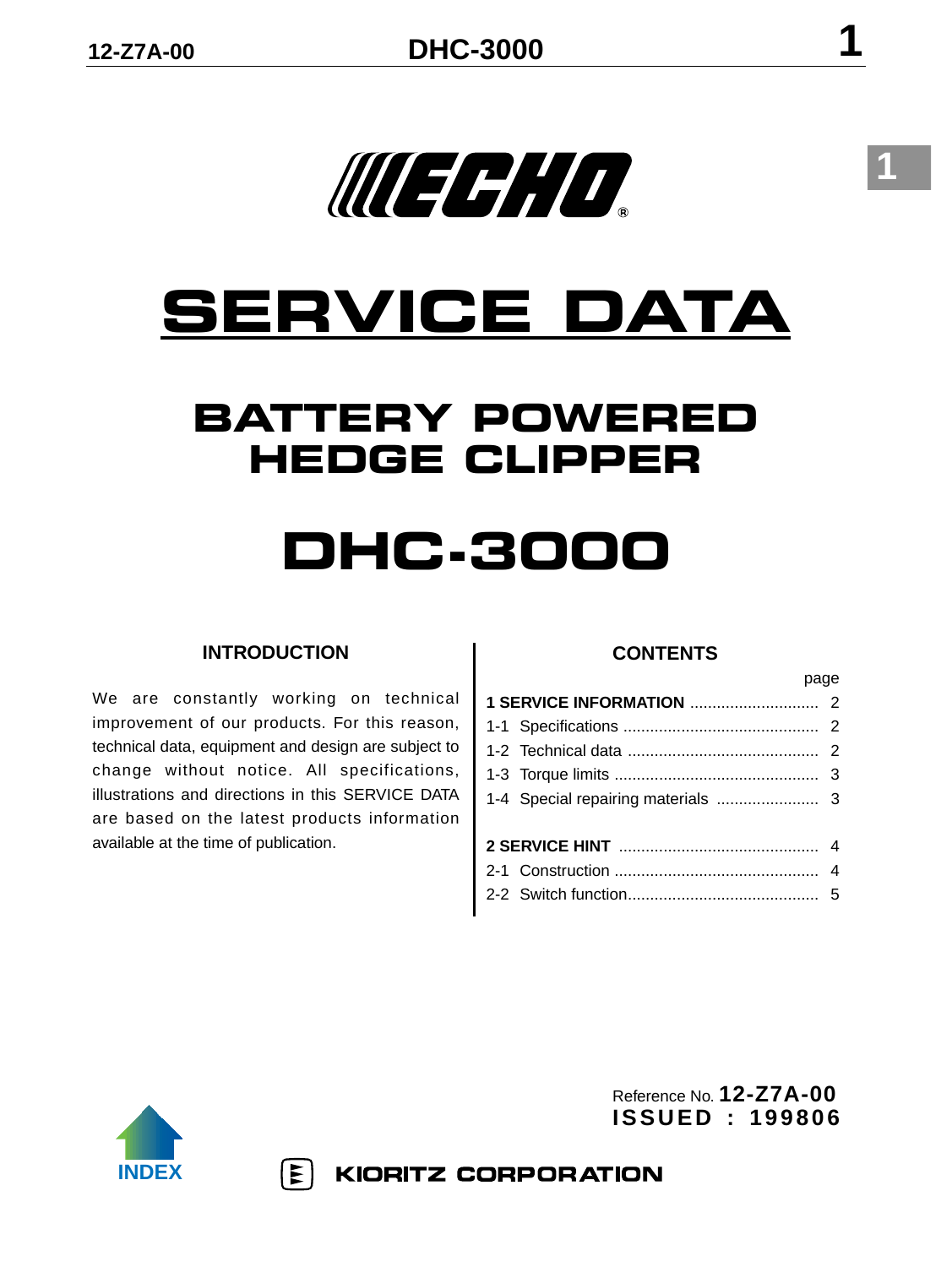#### **1 SERVICE INFORMATION**

#### **1-1 Specifications**

| Dimensions* Length |                                        | mm(in)  | 1025 (40.4)                                                                                                            |  |
|--------------------|----------------------------------------|---------|------------------------------------------------------------------------------------------------------------------------|--|
|                    | Width                                  | mm(in)  | 240 (9.4)                                                                                                              |  |
|                    | Height                                 | mm(in)  | 160(6.3)                                                                                                               |  |
| weight             | Without battery pack                   | kg(lb)  | 3.2(7.1)                                                                                                               |  |
|                    | With battery pack                      | kg(lb)  | 9.5(21.0)                                                                                                              |  |
| Motor              | Type                                   |         | DC magnet motor                                                                                                        |  |
|                    | Voltage                                | V       | 12                                                                                                                     |  |
| Circuit            | Type                                   |         | <b>Bimetal type</b>                                                                                                    |  |
| protector          | Breaking capacity                      | $V - A$ | DC 50 - 20                                                                                                             |  |
| Handle             | <b>Type</b>                            | Front   | Rubber grip with hand guard                                                                                            |  |
|                    |                                        | Rear    | Plastic grip with integrated control (Trigger type ON/OFF<br>switch, Switch lockout, and Circuit breaker reset button) |  |
| Gear               | <b>Type</b>                            |         | Spur                                                                                                                   |  |
|                    | Reduction ratio                        |         | 5.88                                                                                                                   |  |
|                    | Lubrication                            |         | Lithium based grease every 10 hours of use                                                                             |  |
| Cutter             | <b>Type</b>                            |         | Dual action, single-edged                                                                                              |  |
|                    | Length                                 | mm(in)  | 750 (29.5)                                                                                                             |  |
|                    | Knife pitch                            | mm(in)  | 35.0 (1.38)                                                                                                            |  |
|                    | Knife edge length /height mm(in)       |         | 22.0 (0.87)                                                                                                            |  |
|                    | Knife thickness                        | mm(in)  | 2.5(0.098)                                                                                                             |  |
|                    | Lubrication                            |         | Apply oil daily                                                                                                        |  |
| <b>Blunt</b>       | height                                 | mm(in)  | 35(1.4)                                                                                                                |  |
| <b>Battery</b>     | <b>Type</b>                            |         | Back pack, lead-acid sealed                                                                                            |  |
| pack               | Voltage                                | $\vee$  | 12                                                                                                                     |  |
|                    | Capacity                               | Ah      | 17                                                                                                                     |  |
|                    | Weight                                 | kg(lb)  | 6.3(13.9)                                                                                                              |  |
|                    | Fuse type                              |         | Cartridge (Glass tube)                                                                                                 |  |
|                    | Fuse quantity                          |         | 1                                                                                                                      |  |
|                    | Voltage/Ampere rating, fuse<br>$V - A$ |         | DC 32 - 30                                                                                                             |  |
|                    | Fuse dia. - length                     | mm(in)  | $6.4 - 32 (0.25 - 1.18)$                                                                                               |  |
| <b>Battery</b>     | Input                                  |         | AC 120V 60Hz 20W                                                                                                       |  |
| charger            | Output                                 |         | DC 12V 0.9A                                                                                                            |  |

#### **1-2 Technical data**

| Minimum cutter speed* at no load |                    |                             |
|----------------------------------|--------------------|-----------------------------|
|                                  | Strokes per minute | 1850                        |
| Cutter clearance                 | mm(in)             | 0.2(0.008)                  |
|                                  |                    | (See <b>NOTE</b> on page 3) |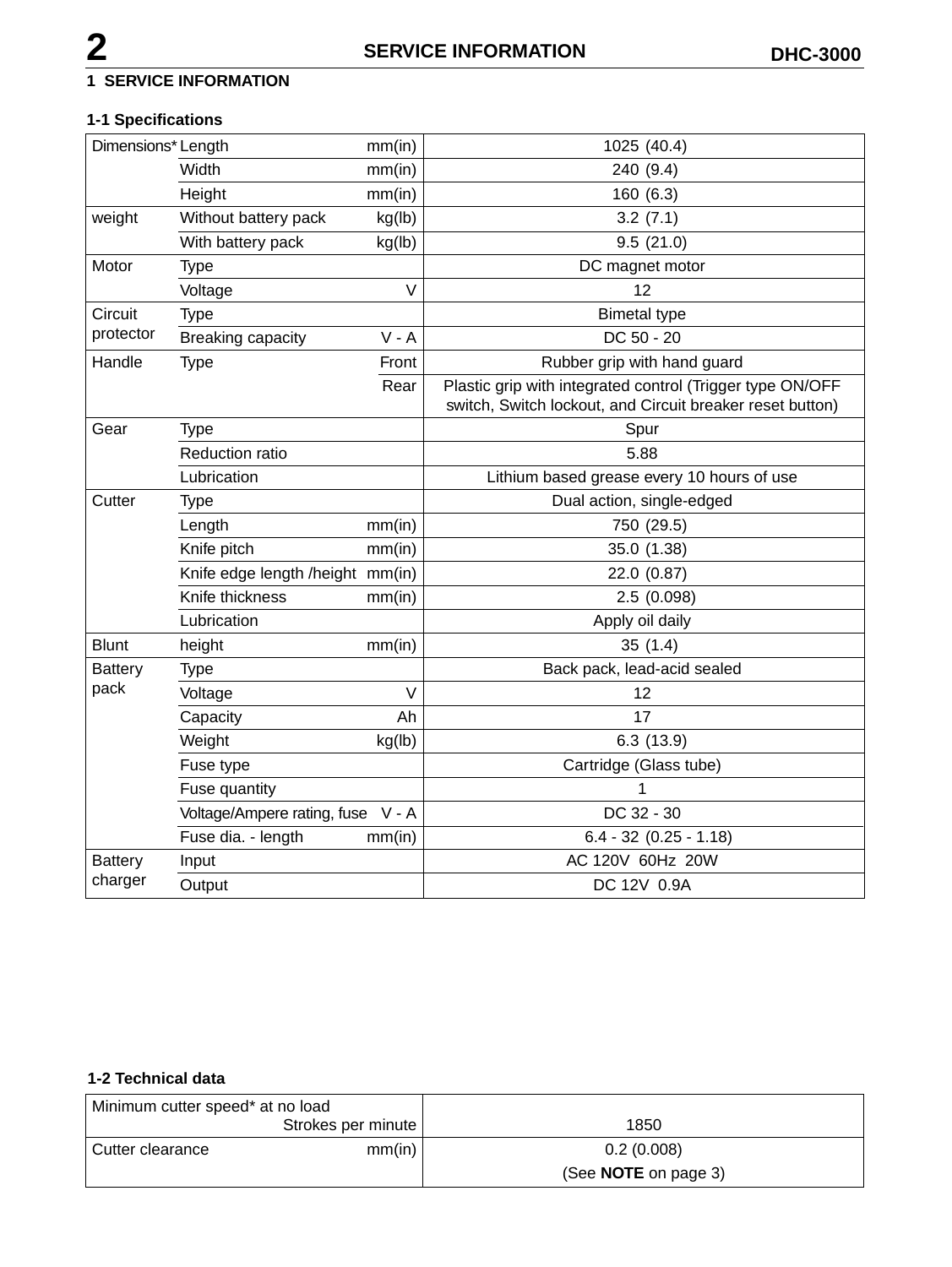#### **1-3 Torque limits**

| Descriptions                 |                        | Size      | kgf•cm            | in•lbf    |  |
|------------------------------|------------------------|-----------|-------------------|-----------|--|
| Motor                        | Spur gear to motor     | $M$ 4 $*$ | $35 - 45$         | $30 - 40$ |  |
|                              | Motor to gear case     | M 5       | $70 - 110$        | $60 - 95$ |  |
| Gear<br>case                 | Frame bar to gear case | M 6       | $45 - 60$         | $40 - 52$ |  |
|                              | Angle plate nuts       | M 6       | 45 - 75           | $40 - 65$ |  |
|                              | Grease nipple          | M 6       | $30 - 40$         | $26 - 35$ |  |
|                              | Gear case lid          | M 4       | $15 - 25$         | $13 - 30$ |  |
| Cutter                       | Cutter bolts           | M 6       | $10 - 15$         | $9 - 13$  |  |
|                              |                        |           | (See NOTE below.) |           |  |
|                              | Cutter nuts            | M 6       | 15 - 25           | 13 - 35   |  |
| Handle                       | Front handle           | M 6       | $25 - 45$         | $22 - 40$ |  |
|                              | Rear handle            | M 5       | $25 - 45$         | $22 - 40$ |  |
|                              | Rear handle grip       | M 4       | $18 - 25$         | $15 - 22$ |  |
| Regular bolt, nut, and screw |                        | M 3       | $6 - 9$           | $5 - 8$   |  |
|                              |                        | M 4       | $18 - 23$         | $16 - 20$ |  |
|                              |                        | M 5       | $27 - 32$         | $23 - 28$ |  |
|                              |                        | M 6       | 45 - 65           | 40 - 55   |  |
|                              |                        | M 8       | 110 - 150         | 95 - 130  |  |

\* Apply thread locking sealant. (See below.)

#### **NOTE**: Adjusting cutter clearance

Fasten all cutter bolts to this torque, then back front handle bolt 2/3 turns and other bolts 1/2 turns counterclockwise.

#### **1-4 Special repairing materials**

| Material               | Location            | Remarks                                 |  |
|------------------------|---------------------|-----------------------------------------|--|
| Grease                 | Gear case           | Lithium based grease, 20 grams (0.7 oz) |  |
|                        | Spur gear           | Lithium based grease                    |  |
| Thread locking sealant | Spur gear set screw | Loctite #675 or equivalent              |  |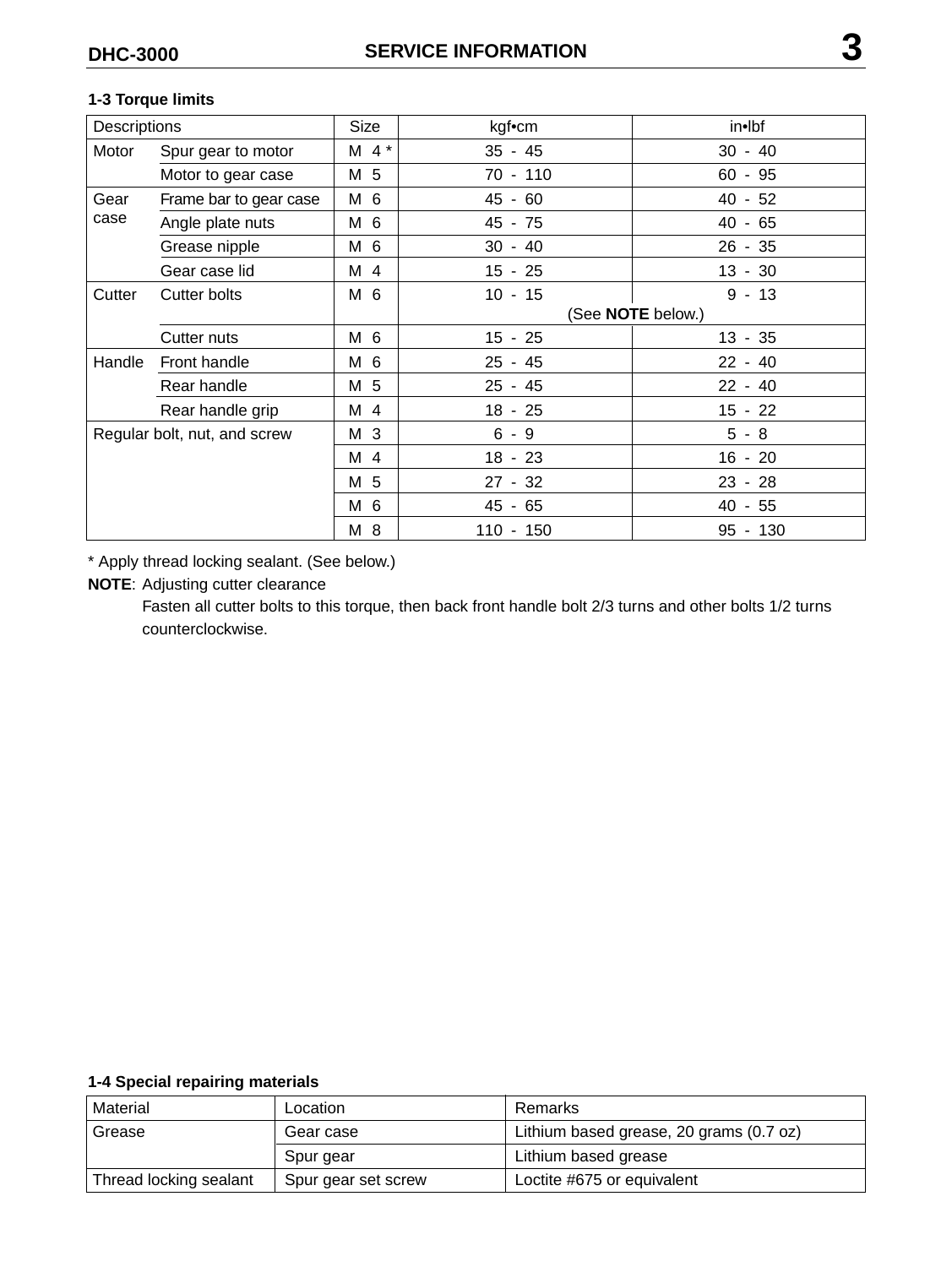

## 2 SERVICE HINT **2 SERVICE HINT**

**4**